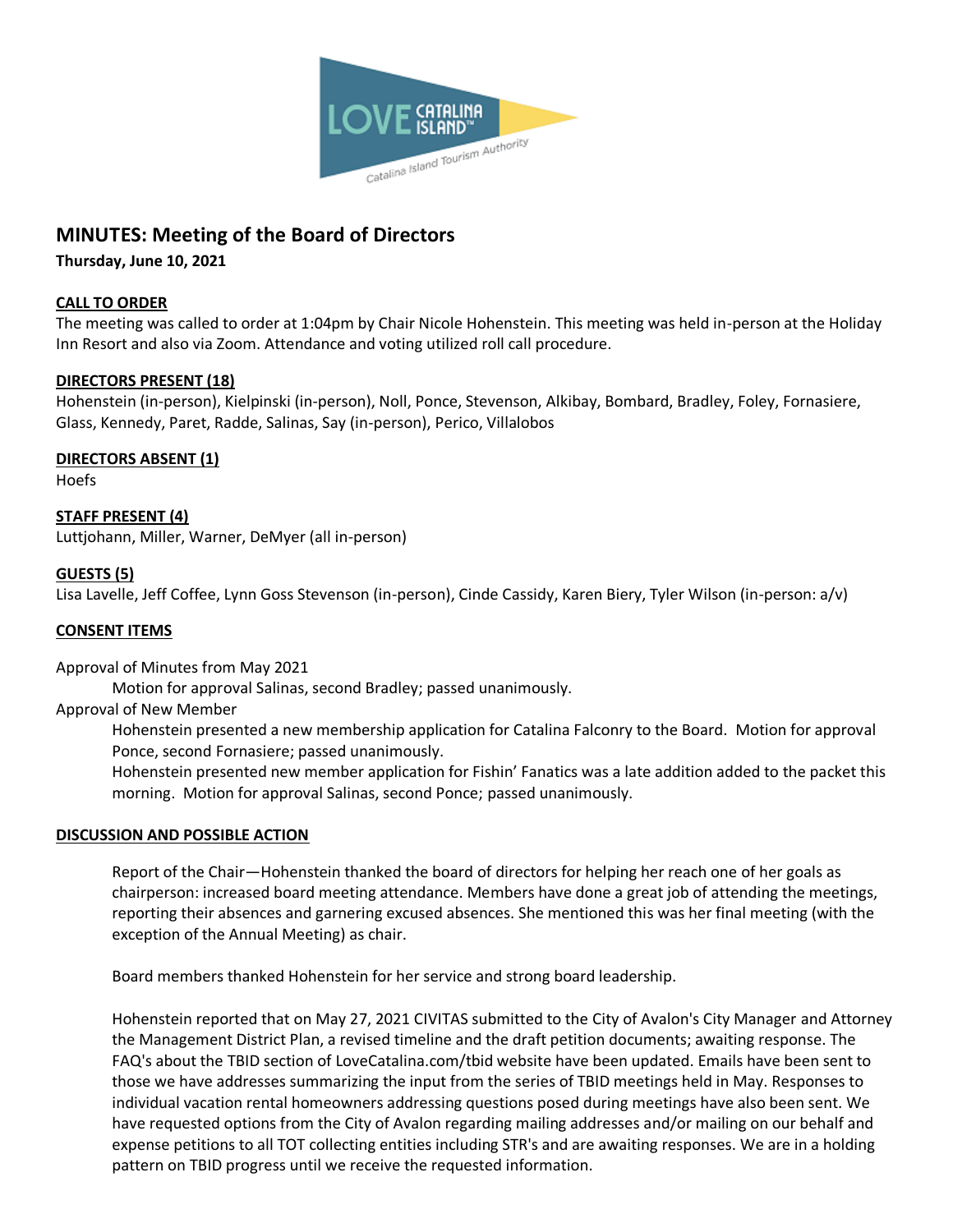Radde said it will take a bit of time to formulate a response to CIVITAS. Salinas questioned what happens if the City quits funding Love Catalina. Luttjohann submitted that for this action to occur, it would need to go to the voters to vote for funding to cease. Ponce noted that there have been no discussions of this nature to date in City meetings. There was discussion and speculation by the board as to what such a defunding process would look like and what it would mean to the Love Catalina organization. Luttjohann noted again in this meeting that TBID is entirely separate funding from TOT and TBID funds would be managed by a separate committee under the Love Catalina organization's operating umbrella. There was further discussion regarding the difference between TBID marketing and representation vs. that from the TOT funding.

Report of the Chief Financial Officer—Noll brought attention to the loss showing on this month's financial report and noted that the loss showing does not include SBA's PPP funds. If these funds were reflected in the budget, we would be at about a break-even point financially.

Motion for approval of the May 2021 financials by Kennedy, second Villalobos; passed—17 yes, one abstention.

Report of the President—Luttjohann informed the group that during a water consortium meeting on May 27, a judge said Edison should explore other options for rate recovery. Luttjohann submitted his written report which is on file and asked BOD to reference the Island Connectivity report near the bottom.

Report of the Marketing Committee— Stevenson reported that since the rates were integrated on the lodging member listings in April, click throughs from the "the places to stay" section on the Love Catalina website to individual lodging properties have doubled over those in 2019 (increase 10K). Website traffic is up 14% in May 2021 over May 2019. Stevenson also reported that 19 individual videos were made of the participating restaurants for Avalon Restaurant Week ending today. These were posted on all of the Love Catalina social media channels including Tik Tok.

Last week a travel writer was hosted researching a story for what's new on Catalina Island that will run in the LA Times. The KLOS radio promotion ended May 31 and a winner was selected. The prize package for fall redemption was sent to Tracey Muleady in Rowland Heights. Thank you to all the participating members. Total contest entries: 6,022 (typical promotional entries are in the hundreds so way over performed). Love Catalina's Kargo mobile advertising campaign continues running through the end of June.

Report of the Cruise Committee—Luttjohann stated Dave Creigh provided the committee with an update on the cruise industry noting that it is ever changing, fluid and transactional. He noted that Disney has cancelled all of the 2021 sailings. Lavelle suggested prepping the community prior to cruise ships returning to the island, for example highlighting their return dates well ahead of schedule in Love Catalina's weekly newsletter, the Thursday Update.

## **EVENTS UPDATE**

Mixers & Fixers—DeMyer reminded tonight's Mixer is at the Catalina Island Inn and Hermosa Hotel from 6-8pm. Food is being catered by The Cove Bar and Grill. This is the first in-person mixer in over a year. September's host is Catalina Art Association with Cafe Metropole. October's host is Chet's Hardware and November's host is Catalina Island Golf Cart Rentals. She is currently looking for 2022 hosts. COA Fire Department will host October 2022. The September Fixer is with the web provider, SimpleView presenting on the new Audio Eye ability integration into the Love Catalina website and discuss how member's access and use this technology on their sites; scheduled for the third week in September with details to follow. Book Direct Fixer is possibly slated for the first quarter of 2022.

Annual Meeting & Installation Dinner—Will be held on July 22 from 6-9pm at The Cove Bar & Grill at the Holiday Inn Resort. Invitation and registration information will be in next week's Thursday Update.

Concert Series—Xceptional Music has three concert dates set and each concert will have three raffle packages per concert. DeMyer asked if a business would like to donate, please contact [Janet@lovecatalina.com.](mailto:Janet@lovecatalina.com) July 31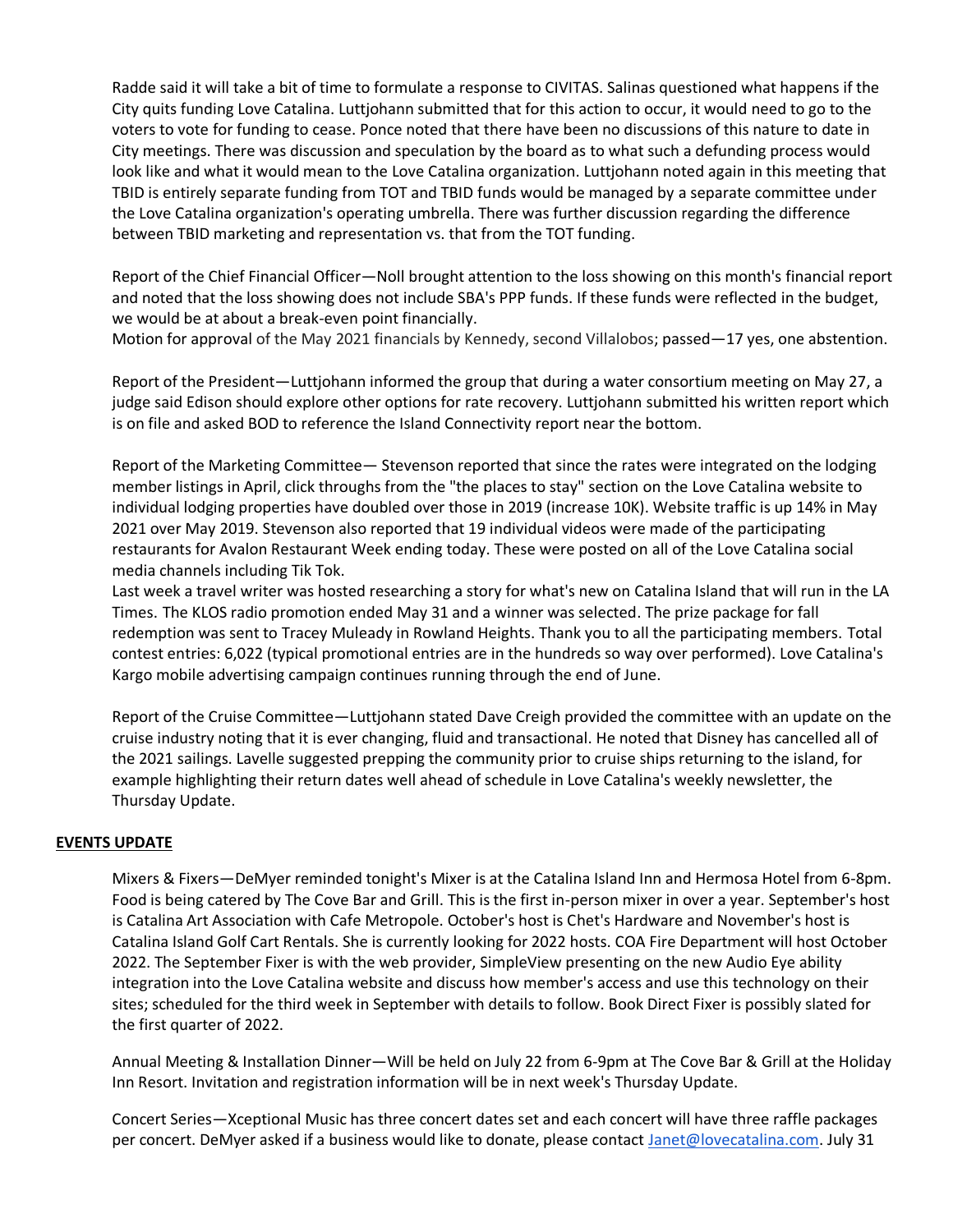features Back to the Garden - a Woodstock Tribute; September 4, Mick Adams & The Stones; and October 9 is Abba which coincides with the marathon.

New Year's Eve—DeMyer announced plans are proceeding. She just received the contract proposal from the Catalina Island Company which will be reviewed.

Avalon Restaurant Week—DeMyer said that 18 participating restaurants offered specials for this annual event which ends today. Participants post dine-out photos on social media to be entered to win a contest and receive \$100 Love Catalina Island gift certificate.

Catalina Pride—DeMyer said the Pride Walk is scheduled for Saturday, June 12 at 1pm beginning at Wrigley Stage and move to Casino Point. Catalina Pride T-shirts can be ordered via a link available in the Thursday Update. The Pride Burgee flags are available for purchase at the Visitor Center. The Casino will be lit in rainbow colors June 11-14 in recognition of Pride month and the LGBTQ+ community.

July  $4<sup>th</sup>$  Celebrations—DeMyer stated the COA is organizing a Golf Cart Parade for 1pm that will go through "the flats" of Avalon. A home and business decorating contest is also planned. Live music will play throughout the day on Wrigley Stage and the fireworks show is at 9pm.

#### **BOARD MEMBER UPDATES**

Hohenstein thanked Tyler Wilson, GM of the Catalina Island Inn for setting up the a/v and technology for combining the first in-person and Zoom Board meeting. She noted that Tyler is available to continue to provide this technology throughout the remainder of this year if the desire is to keep meeting attendance high by providing both meeting connectivity options.

Fornasiere noted the Catalina Island Museum in-person events continue with the hope of June 15 being the opening of the digital theatre. July 2 the First Friday Film series begins with the showing of Ferris Bueller's Day Off. June 19 is the relaunching of the Titanic exhibit. There is a lot happening and Fornasiere stated that a search firm has been hired to find a new Executive Director for the museum.

Kielpinski said that Stage Road reopened today and asked that drivers be gentle on the road for a week or so.

Villalobos announced a new IEX product launch of the heli-hiking and picnic from Orange County, Long Beach and Santa Monica. They are working with Cafe Metropole for their picnic food options.

Paret updated the group about the new location for physical therapy. These services are now available in the Shops at Atwater building where Chet's Hardware was formerly located. Also a reminder that tickets went on sale today for the Catalinaville event. Sponsorship has been strong and there is a lot of excitement.

Salinas asked for a timeline regarding the TBID and CIVITAS plan. Hohenstein said that until feedback is received from COA, it's premature to report a timeline.

#### **FUTURE AGENDA ITEM**

Salinas asked for a meeting with local law enforcement to discuss the rise in intoxicated drivers going unenforced.

#### **CORRESPONDENCE**

Luttjohann suggested the problem of Deer Feeding be addressed. Discussion ensued and a suggestion was made to possibly add this to the "Care for Catalina" campaign.

#### **ADJOURNMENT**

There being no further business to come before the Board, Chair Hohenstein adjourned the meeting at 2:04 pm.